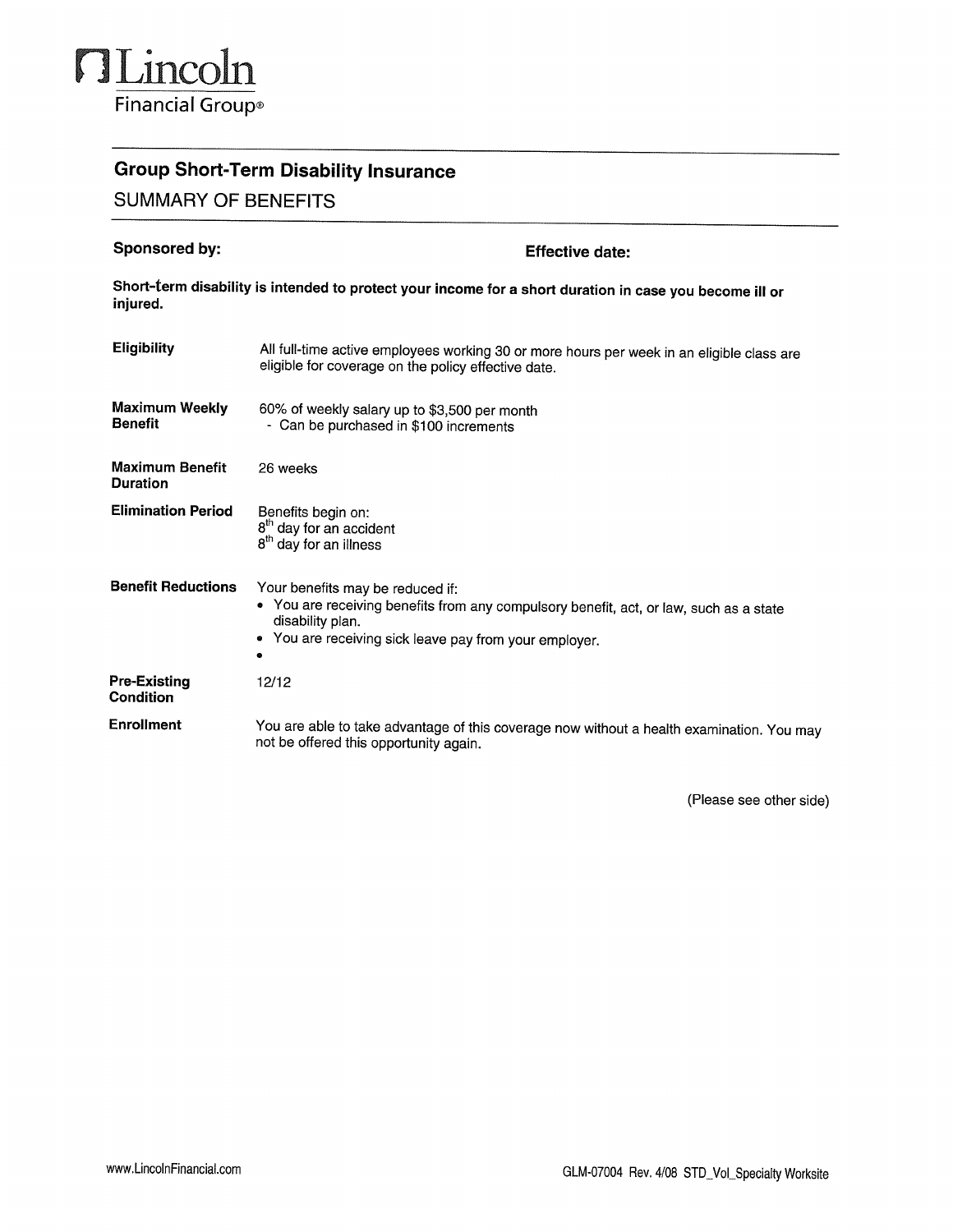| <b>Understanding Your Benefits</b>          |                                                                                                                                                                                                                                                                                                                                                                                                                                                                                                                                                                                            |  |  |  |  |  |
|---------------------------------------------|--------------------------------------------------------------------------------------------------------------------------------------------------------------------------------------------------------------------------------------------------------------------------------------------------------------------------------------------------------------------------------------------------------------------------------------------------------------------------------------------------------------------------------------------------------------------------------------------|--|--|--|--|--|
| <b>Total Disability</b>                     | You are considered totally disabled if, due to an injury or illness, you are unable to perform<br>each of the main duties of your regular occupation.                                                                                                                                                                                                                                                                                                                                                                                                                                      |  |  |  |  |  |
| <b>Partial Disability</b>                   | You are considered partially disabled if you are unable, due to an injury or illness, to<br>perform the main duties of your regular occupation on a full-time basis. Partial Disability<br>benefits may be payable if you are earning at least 20% of the income you earned prior to<br>becoming disabled, but not more than 99%. Partial disability benefits allow you to work and<br>earn income from your employer as well as continue to receive benefits, which may enable<br>you to receive 100% of your income during your time of disability.                                      |  |  |  |  |  |
| <b>Continuation of</b><br><b>Disability</b> | If you return to work full-time but become disabled from the same disability within two weeks<br>of returning to work, you will begin receiving benefits again immediately.                                                                                                                                                                                                                                                                                                                                                                                                                |  |  |  |  |  |
| <b>Pre-Existing</b><br><b>Condition</b>     | Any sickness or injury for which you have received medical treatment, consultation, care, or<br>services (including diagnostic measures or the taking of prescribed medications) during the<br>12 months prior to the coverage effective date. A disability arising from any such sickness<br>or injury will be covered only if it begins after you have performed your regular occupation<br>on a full-time basis for the 12 months following the coverage effective date, unless no<br>treatment was received for the specified consecutive months after the coverage effective<br>date. |  |  |  |  |  |
| <b>Benefit</b><br><b>Exclusions</b>         | You will not receive benefits in the following circumstances:<br>Your disability is the result of a self-inflicted injury.<br>You are not under the regular care of a doctor when requesting disability benefits.<br>Your disability is covered under a worker's compensation plan and/or is due to a job-<br>related sickness or injury.<br>You are receiving payment under a salary continuance or retirement plan sponsored<br>$\bullet$<br>by the group policyholder.                                                                                                                  |  |  |  |  |  |
| <b>Benefit</b><br><b>Reductions</b>         | Your benefits may be reduced if you are receiving benefits from any of the following<br>sources:<br>Any governmental retirement system earned as a result of working for the current<br>$\bullet$<br>policyholder;<br>Any disability or retirement benefit received under a retirement plan;<br>$\bullet$<br>Any Social Security, or similar plan or act, benefits;<br>$\bullet$<br>Earnings the insured earns or receives from any form of employment.<br>$\bullet$                                                                                                                       |  |  |  |  |  |
| <b>Benefit</b><br><b>Termination</b>        | This coverage will terminate when you terminate employment with this policyholder, or at<br>your retirement.                                                                                                                                                                                                                                                                                                                                                                                                                                                                               |  |  |  |  |  |

NOTE: This is not intended as a complete description of the insurance coverage offered. Controlling provisions are provided in the policy, and this summary does not modify those provisions or the insurance in any way. This benefits in greater details. Should there be a difference between this summary and the contract, the contract will govern.

## @2008 Lincoln National Corporation

Group Insurance products are issued by The Lincoln National Life Insurance Company (Ft. Wayne, IN), which is not licensed and does not solicit business<br>in New York. In New York, group insurance products are issued by Linco Group companies. Product availability and/or features may vary by state. Lincoln Financial Group is the marketing name for Lincoln National Corporation and its<br>affiliates. Each affiliate is solely responsible for its own f

 $\ddot{\phantom{a}}$